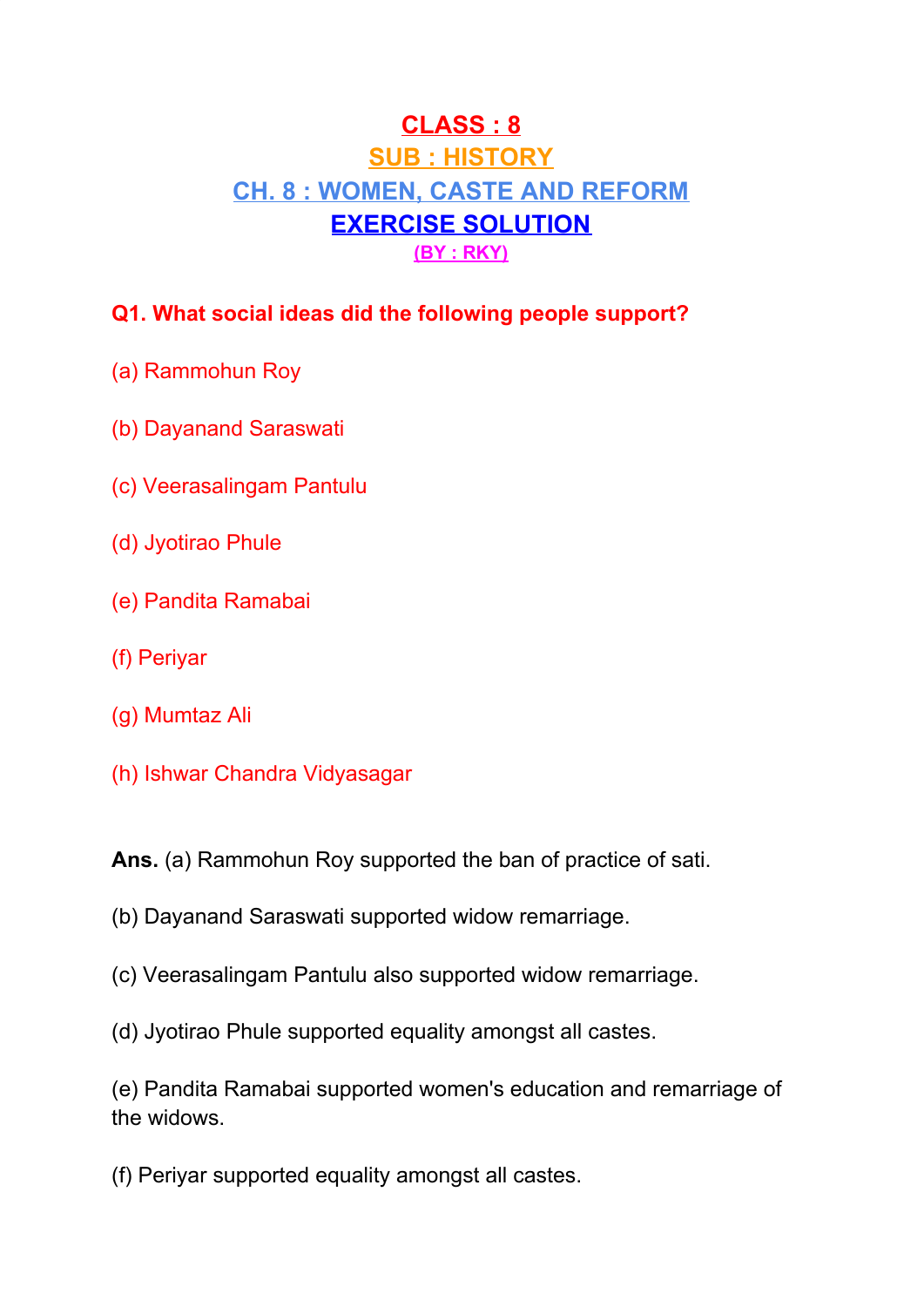(g) Mumtaz Ali supported women's education.

(h) Ishwar Chandra Vidyasagar supported women's education and remarriage of the widows.

#### **Q2. State whether true or false:**

(a) When the British captured Bengal they framed many new laws to regulate the rules regarding marriage, adoption, the inheritance of property, etc.

(b) Social reformers had to discard the ancient texts in order to argue for reform in social practices.

(c) Reformers got full support from all sections of the people of the country.

(d) The Child Marriage Restraint Act was passed in1829.

#### **Ans.**

(a) True

(b) False

- (c) False
- (d) False

#### **Q3. How did the knowledge of ancient texts help the reformers promote new laws?**

**Ans.** The reformers used the ancient texts to convince people about the need for abolishing certain social evils like widow burning, caste distinctions, child marriage, etc. They believed that if they take the help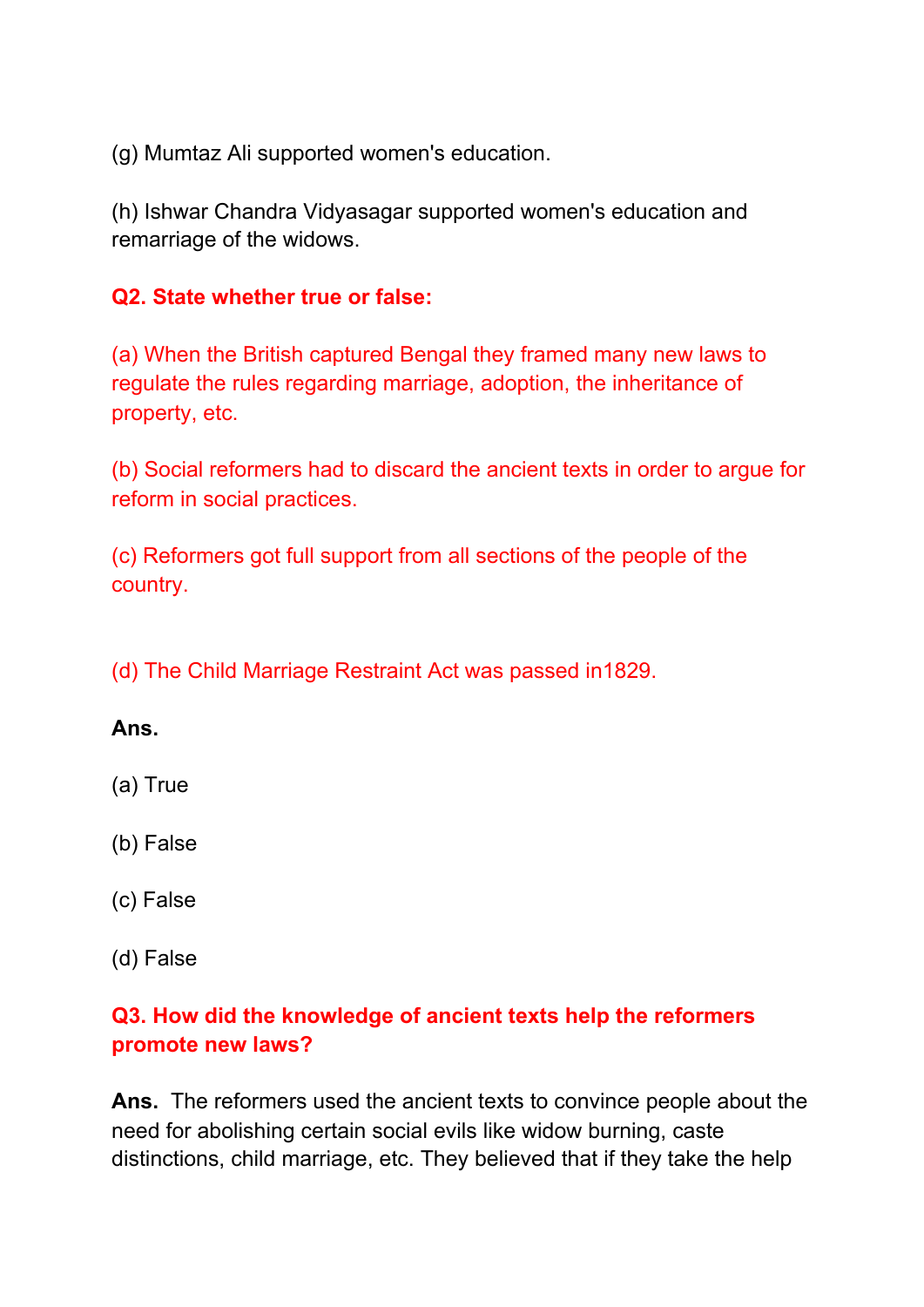of the ancient religious texts to support their ideas, it will surely put an impact on people's minds. Thus they used quotations from ancient texts to give weight to their arguments.

#### **Q4. What were the different reasons people had for not sending girls to school?**

**Ans.** Different reasons people had for not sending girls to school were as follows:

They feared that schools would take girls away from home and prevent them from doing their domestic duties.

Girls had to travel through public places in order to reach school. People believed that this would have a corrupting influence on them. They believed that girls should stay away from public spaces.

### **Q5. Why were Christian missionaries attacked by many people in the country? Would some people have supported them too? If so, for what reasons?**

**Ans.** Christian missionaries had set up schools for the schools for tribal groups and lower caste children. Caste based discrimination was not followed in the schools run by these missionaries. Children studying in these schools were equipped with some resources to make their way into a changing world. Soon the poor left the villages and started looking for jobs in the cities. However, the larger section of the people who looked down on the lower caste did not like the progress of these tribal people. Hence, they were attacked by mainly the orthodox or conservative people in the country.

Social reformers would have supported the Christian missionaries for their work against social evils.

#### **Q6. In the British period, what new opportunities opened up for people who came from castes that were regarded as "low"?**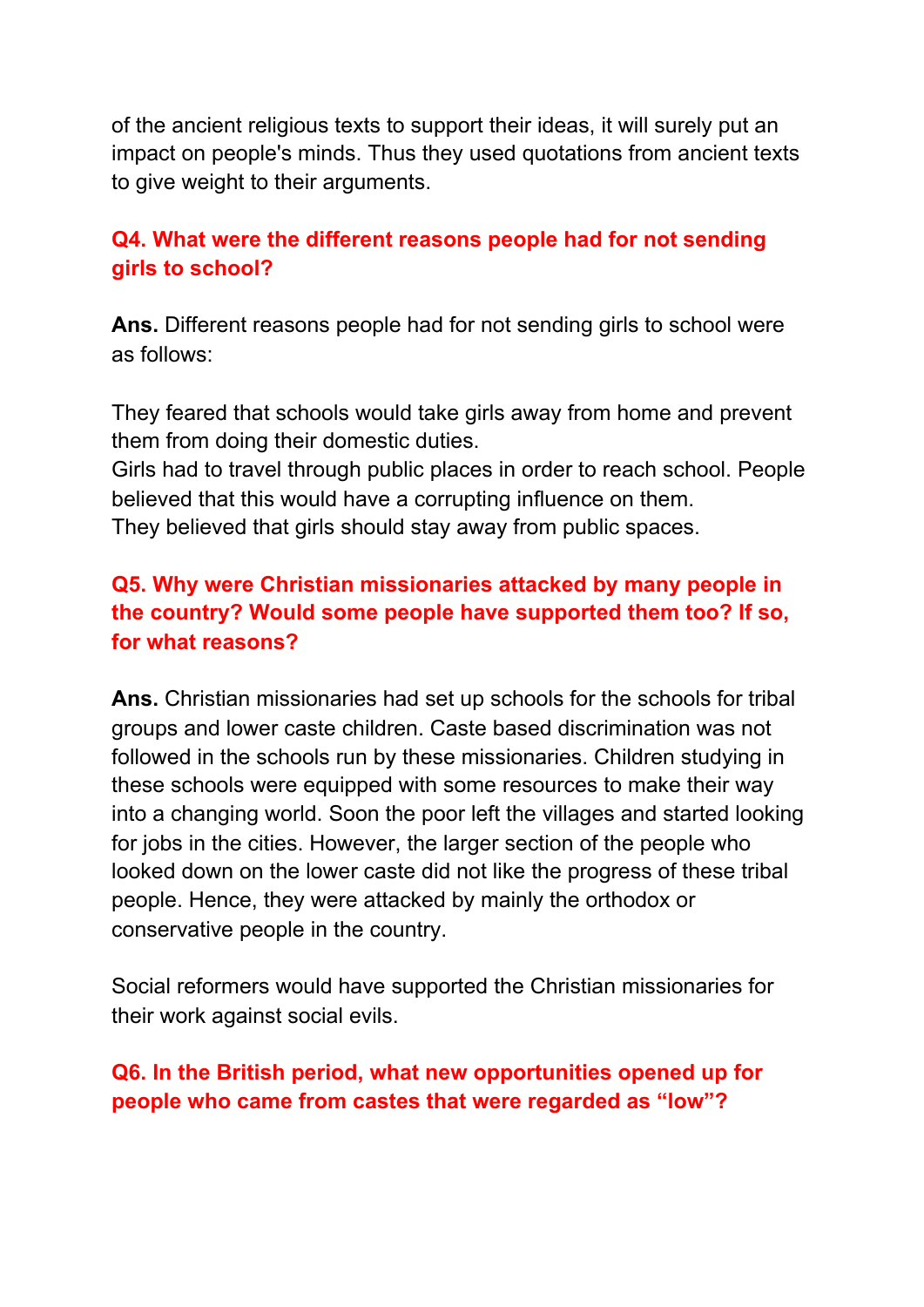**Ans.** Following new opportunities opened up for people who came from castes that were regarded as low:

In the British period, expansion of cities created a new demand of labour.

The poor from the villages and small towns started moving to the cities looking for new jobs.They worked in municipal corporations as sweepers and sewage cleaners.They also worked in the building of roads, digging of drains etc. Some also went to work in plantations in Assam, Mauritius, Trinidad and Indonesia.They also found opportunities in the army.Though working in new locations was often hard, but the poor took this as an opportunity for them to get away from the hold of the upper-caste landowners.

### **Q7. How did Jyotirao, the reformer justify his criticism of caste inequality in society?**

**Ans.** Jyotirao Phule developed his own ideas about the injustices of caste society. He attacked the Brahmans' claim that they were superior to others, since they were Aryans. He argued that the Aryans were foreigners who defeated and subjugated the true children of the country who had lived here from before the coming of the Aryans. He said that the upper caste had no right to their land and power. The land belonged to the low caste people who were the original inhabitants of the land.

#### **Q8. Why did Phule dedicate his book Gulamgiri to the American movement to free slaves?**

**Ans.** The Civil Rights Movement in America helped in ending slavery and racial discrimination in the country. Jyotirao Phule dedicated his book 'Gulamgiri' that means slavery, to the American movement to free slaves as he found similarities between the condition of lower castes in India and the condition of black slaves in America.

#### **Q9. What did Ambedkar want to achieve through the temple entry movement?**